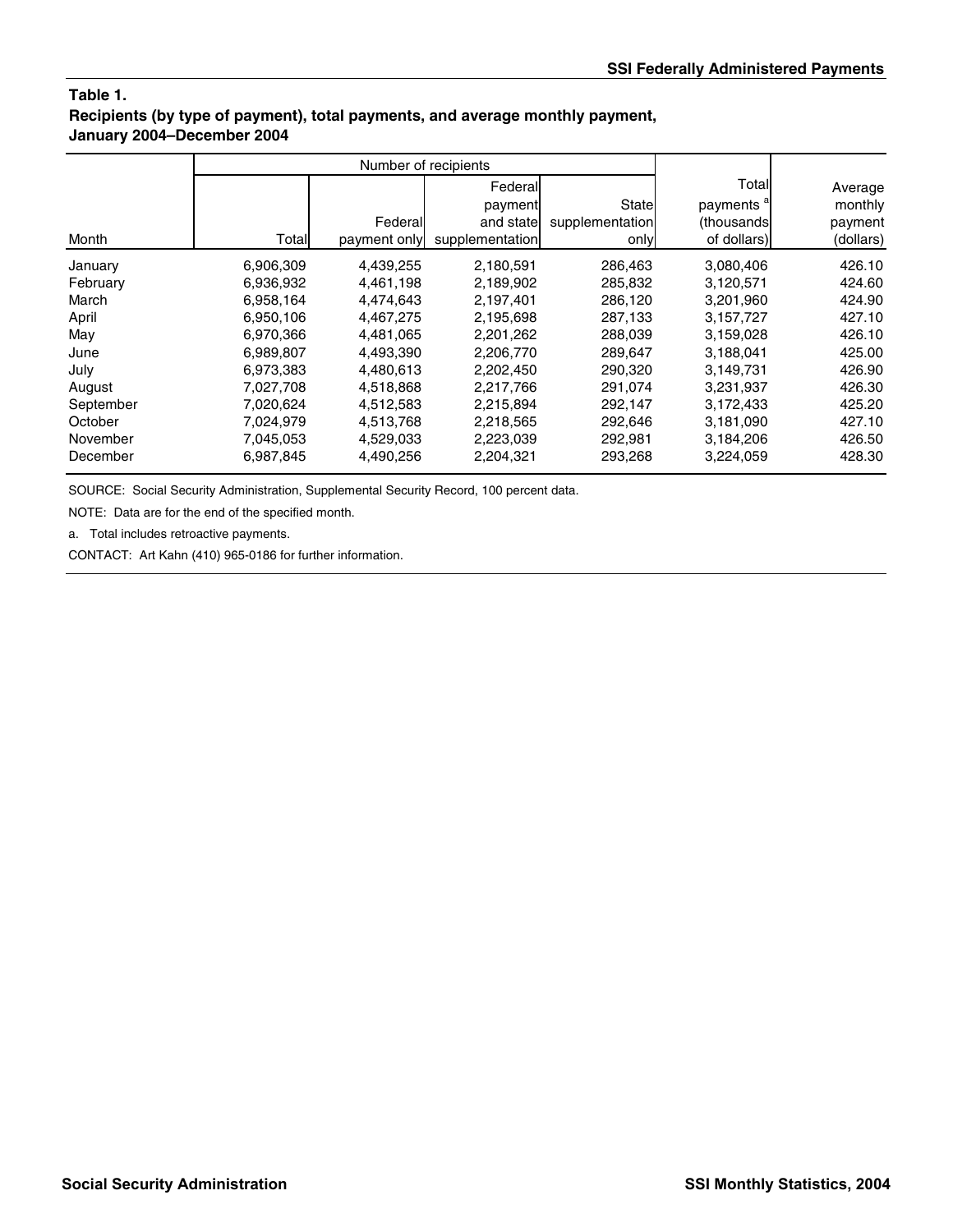| Table 2.                                                                |  |
|-------------------------------------------------------------------------|--|
| Recipients, by eligibility category and age, January 2004–December 2004 |  |

|           |           |           | Eligibility category  | Age       |           |             |
|-----------|-----------|-----------|-----------------------|-----------|-----------|-------------|
| Month     | Total     | Aged      | Blind and<br>disabled | Under 18  | $18 - 64$ | 65 or older |
| January   | 6,906,309 | 1,234,357 | 5,671,952             | 952.712   | 3,959,560 | 1,994,037   |
| February  | 6.936.932 | 1.233.125 | 5,703,807             | 968.023   | 3.975.261 | 1,993,648   |
| March     | 6.958.164 | 1,230,859 | 5,727,305             | 972.942   | 3.992.805 | 1,992,417   |
| April     | 6,950,106 | 1.229.646 | 5,720,460             | 968.156   | 3,989,878 | 1,992,072   |
| May       | 6.970.366 | 1.228.743 | 5.741.623             | 980.795   | 3,997,617 | 1,991,954   |
| June      | 6,989,807 | 1,228,440 | 5,761,367             | 986,151   | 4,010,063 | 1,993,593   |
| July      | 6,973,383 | 1,226,722 | 5,746,661             | 977.981   | 4,002,738 | 1,992,664   |
| August    | 7.027.708 | 1.228.704 | 5,799,004             | 995.924   | 4.034.436 | 1,997,348   |
| September | 7.020.624 | 1.227.277 | 5,793,347             | 993.545   | 4,030,414 | 1,996,665   |
| October   | 7.024.979 | 1.227.873 | 5.797.106             | 991.246   | 4.034.766 | 1,998,967   |
| November  | 7.045.053 | 1,227,544 | 5,817,509             | 1,001,924 | 4,043,681 | 1,999,448   |
| December  | 6,987,845 | 1,211,167 | 5,776,678             | 993,127   | 4.017.108 | 1,977,610   |

SOURCE: Social Security Administration, Supplemental Security Record, 100 percent data.

NOTE: Data are for the end of the specified month.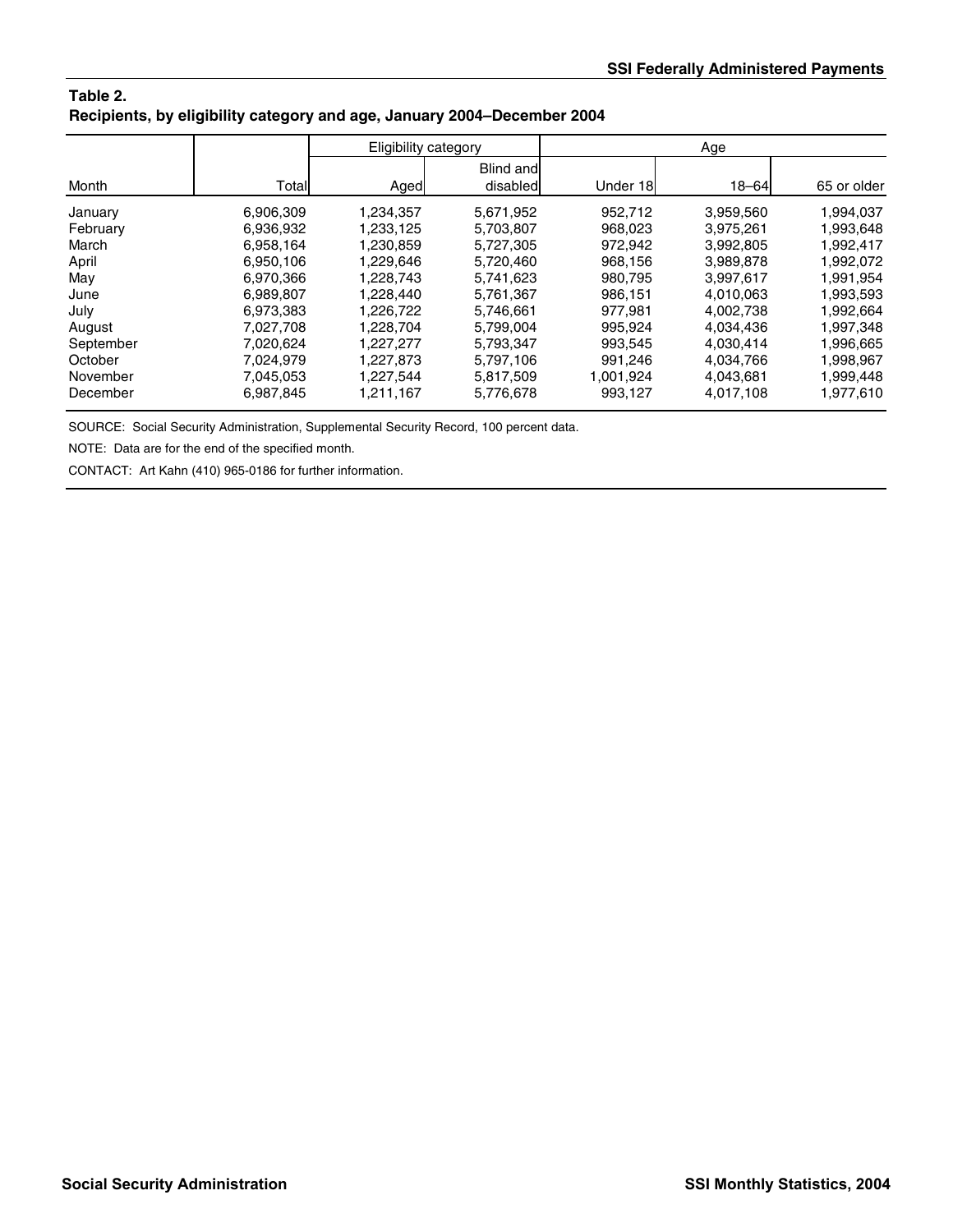### **Table 3. Recipients of federal payment only, by eligibility category and age, January 2004–December 2004**

|           |           | Eligibility category |                              | Age      |           |             |
|-----------|-----------|----------------------|------------------------------|----------|-----------|-------------|
| Month     | Total     | Aged                 | <b>Blind and</b><br>disabled | Under 18 | $18 - 64$ | 65 or older |
|           |           |                      |                              |          |           |             |
| January   | 4,439,255 | 631,214              | 3,808,041                    | 701.611  | 2,648,785 | 1,088,859   |
| February  | 4,461,198 | 629,941              | 3,831,257                    | 713,022  | 2,660,369 | 1,087,807   |
| March     | 4.474.643 | 627.867              | 3,846,776                    | 716.638  | 2,672,010 | 1,085,995   |
| April     | 4.467.275 | 626.494              | 3.840.781                    | 713.019  | 2,669,247 | 1,085,009   |
| May       | 4.481.065 | 625,223              | 3,855,842                    | 722.663  | 2,674,503 | 1,083,899   |
| June      | 4,493,390 | 624,203              | 3,869,187                    | 726,661  | 2,683,086 | 1,083,643   |
| July      | 4.480.613 | 622.460              | 3,858,153                    | 720.674  | 2.677.809 | 1,082,130   |
| August    | 4,518,868 | 622.945              | 3,895,923                    | 733.938  | 2.700.912 | 1,084,018   |
| September | 4,512,583 | 621,225              | 3,891,358                    | 732,347  | 2,697,768 | 1,082,468   |
| October   | 4,513,768 | 620,889              | 3,892,879                    | 730,303  | 2,700,487 | 1,082,978   |
| November  | 4,529,033 | 620,197              | 3,908,836                    | 738,913  | 2,707,434 | 1,082,686   |
| December  | 4,490,256 | 610,089              | 3,880,167                    | 732,602  | 2,689,177 | 1,068,477   |

SOURCE: Social Security Administration, Supplemental Security Record, 100 percent data.

NOTE: Data are for the end of the specified month.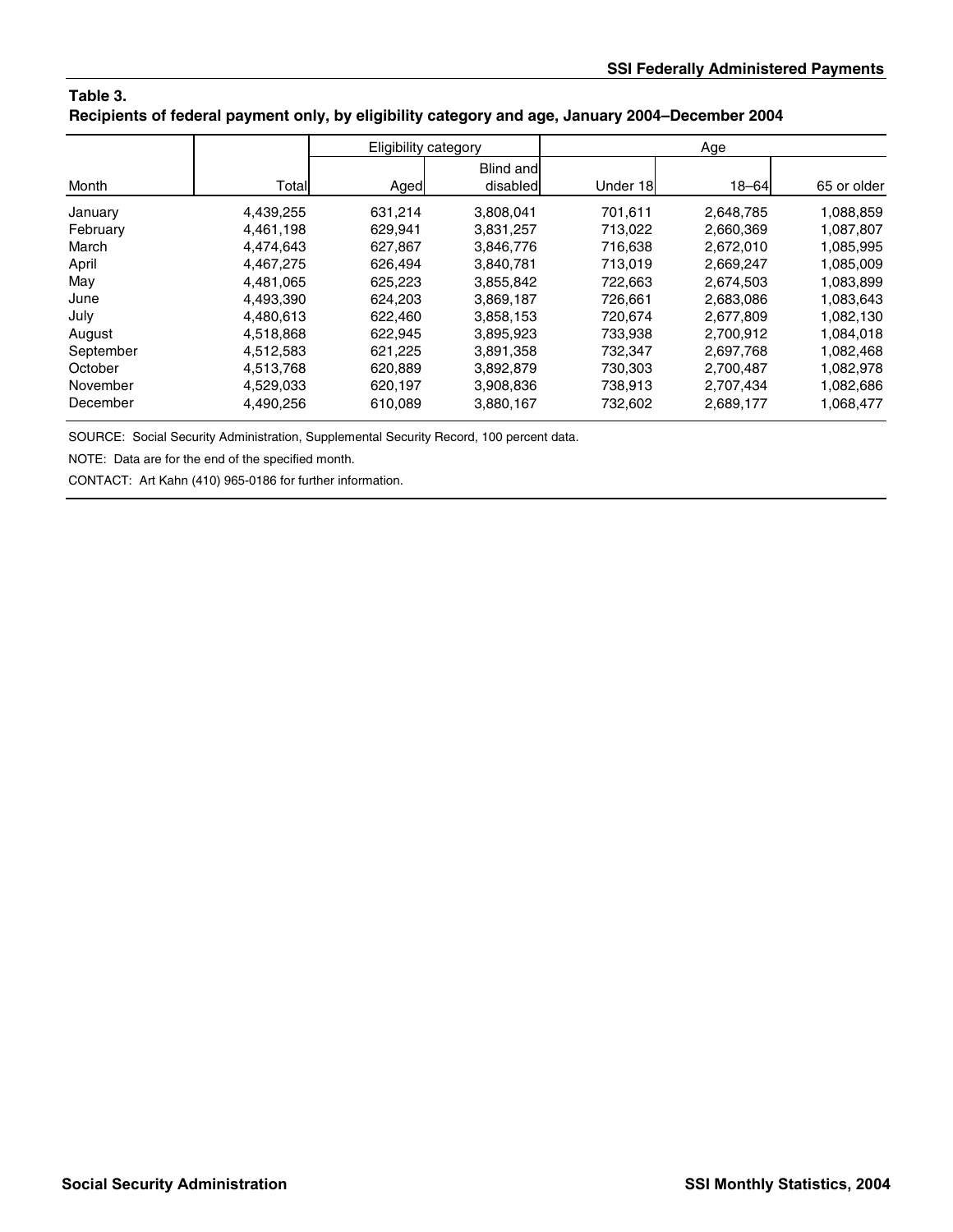## **Table 4. Recipients of federal payment and state supplementation, by eligibility category and age, January 2004–December 2004**

| Month     |           | Eligibility category |                              | Age      |           |             |  |
|-----------|-----------|----------------------|------------------------------|----------|-----------|-------------|--|
|           | Total     | Aged                 | <b>Blind and</b><br>disabled | Under 18 | $18 - 64$ | 65 or older |  |
| January   | 2,180,591 | 504,786              | 1,675,805                    | 247.895  | 1.168.460 | 764,236     |  |
| February  | 2,189,902 | 504,624              | 1,685,278                    | 252,183  | 1,173,063 | 764,656     |  |
| March     | 2.197.401 | 504.445              | 1.692.956                    | 253.482  | 1.178.656 | 765.263     |  |
| April     | 2,195,698 | 504.309              | 1,691,389                    | 252.221  | 1,177,853 | 765,624     |  |
| May       | 2,201,262 | 504,389              | 1,696,873                    | 255,376  | 1,179,666 | 766,220     |  |
| June      | 2,206,770 | 504,847              | 1,701,923                    | 256,587  | 1,182,491 | 767,692     |  |
| July      | 2.202.450 | 504.760              | 1.697.690                    | 254.313  | 1.179.982 | 768.155     |  |
| August    | 2,217,766 | 506,004              | 1.711.762                    | 259,132  | 1,188,112 | 770,522     |  |
| September | 2,215,894 | 506,097              | 1,709,797                    | 258,182  | 1,186,629 | 771,083     |  |
| October   | 2,218,565 | 506,833              | 1,711,732                    | 257,953  | 1,187,930 | 772,682     |  |
| November  | 2,223,039 | 507,359              | 1,715,680                    | 260.038  | 1,189,377 | 773,624     |  |
| December  | 2,204,321 | 500.668              | 1,703,653                    | 257.291  | 1,181,632 | 765,398     |  |

SOURCE: Social Security Administration, Supplemental Security Record, 100 percent data.

NOTE: Data are for the end of the specified month.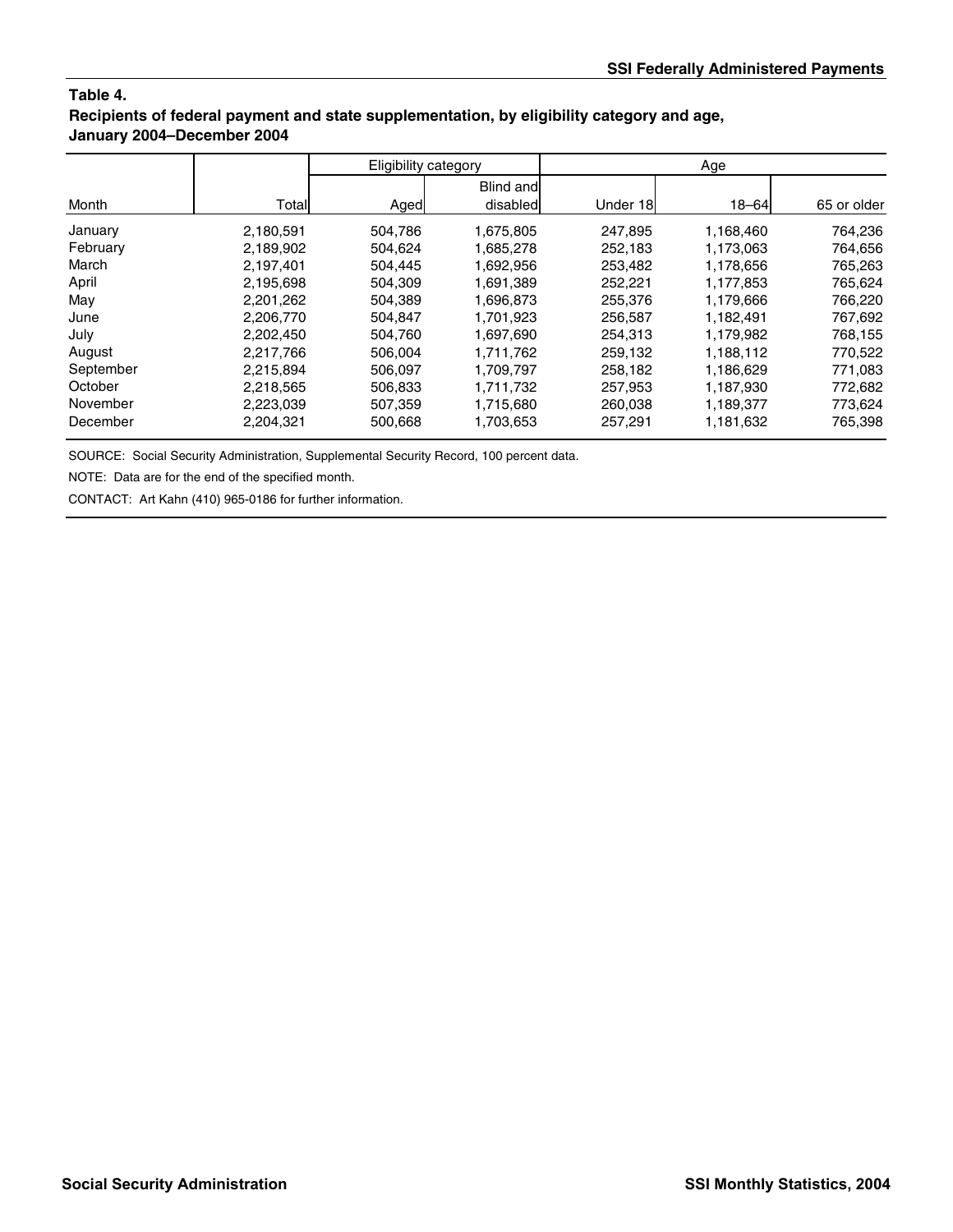### **Table 5. Recipients of state supplementation only, by eligibility category and age, January 2004–December 2004**

|           |         | Eligibility category |                       |          | Age       |             |
|-----------|---------|----------------------|-----------------------|----------|-----------|-------------|
| Month     | Total   | Aged                 | Blind and<br>disabled | Under 18 | $18 - 64$ | 65 or older |
| January   | 286,463 | 98,357               | 188.106               | 3,206    | 142,315   | 140,942     |
| February  | 285,832 | 98,560               | 187,272               | 2,818    | 141,829   | 141,185     |
| March     | 286.120 | 98,547               | 187,573               | 2,822    | 142.139   | 141,159     |
| April     | 287.133 | 98.843               | 188.290               | 2.916    | 142.778   | 141,439     |
| May       | 288.039 | 99.131               | 188,908               | 2.756    | 143,448   | 141,835     |
| June      | 289,647 | 99,390               | 190,257               | 2,903    | 144,486   | 142,258     |
| July      | 290.320 | 99,502               | 190,818               | 2,994    | 144.947   | 142,379     |
| August    | 291.074 | 99.755               | 191.319               | 2.854    | 145.412   | 142,808     |
| September | 292,147 | 99,955               | 192,192               | 3,016    | 146.017   | 143,114     |
| October   | 292.646 | 100.151              | 192.495               | 2,990    | 146.349   | 143,307     |
| November  | 292,981 | 99,988               | 192,993               | 2,973    | 146.870   | 143,138     |
| December  | 293,268 | 100,410              | 192,858               | 3,234    | 146,299   | 143,735     |

SOURCE: Social Security Administration, Supplemental Security Record, 100 percent data.

NOTE: Data are for the end of the specified month.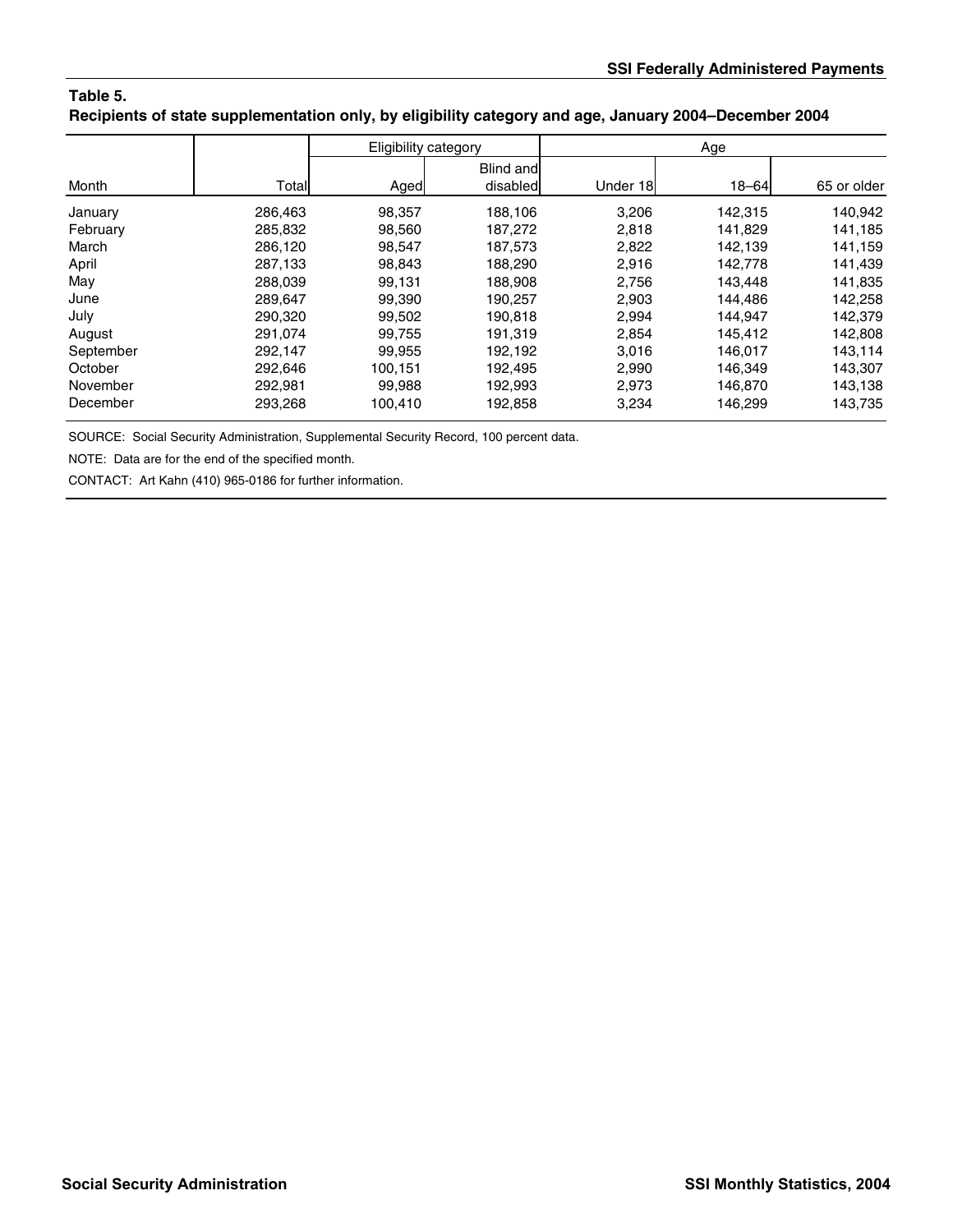### **Table 6. Total payments, by eligibility category, age, and source of payment, January 2004–December 2004 (in thousands of dollars)**

|           |           | Eligibility category |                         |          | Age       |             |
|-----------|-----------|----------------------|-------------------------|----------|-----------|-------------|
|           |           |                      | <b>Blind and</b>        |          |           |             |
| Month     | Total     | Aged                 | disabled                | Under 18 | $18 - 64$ | 65 or older |
|           |           |                      | <b>All sources</b>      |          |           |             |
| January   | 3,080,406 | 429,581              | 2,650,825               | 507,812  | 1,875,033 | 697,561     |
| February  | 3,120,571 | 429,279              | 2,691,292               | 516,603  | 1,906,217 | 697,751     |
| March     | 3,201,960 | 431,099              | 2,770,861               | 529,976  | 1,970,759 | 701,225     |
| April     | 3,157,727 | 429,496              | 2,728,231               | 525,494  | 1,932,850 | 699,383     |
| May       | 3,159,028 | 429,306              | 2,729,721               | 528,088  | 1,931,321 | 699,619     |
| June      | 3,188,041 | 429,358              | 2,758,683               | 530,316  | 1,957,250 | 700,475     |
| July      | 3,149,731 | 428,114              | 2,721,618               | 526,801  | 1,923,439 | 699,491     |
| August    | 3,231,937 | 429,540              | 2,802,397               | 543,082  | 1,986,320 | 702,535     |
| September | 3,172,433 | 428,276              | 2,744,157               | 524,718  | 1,946,821 | 700,895     |
| October   | 3,181,090 | 428,880              | 2,752,210               | 530,723  | 1,947,954 | 702,413     |
| November  | 3,184,206 | 429,385              | 2,754,821               | 533,236  | 1,947,764 | 703,206     |
| December  | 3,224,059 | 426,926              | 2,797,134               | 538,306  | 1,985,048 | 700,706     |
|           |           |                      | <b>Federal payments</b> |          |           |             |
| January   | 2,728,174 | 332,521              | 2,395,653               | 490,053  | 1,684,886 | 553,235     |
| February  | 2,764,905 | 332,177              | 2,432,728               | 498,399  | 1,713,211 | 553,295     |
| March     | 2,839,504 | 333,579              | 2,505,925               | 511,238  | 1,772,268 | 555,998     |
| April     | 2,799,117 | 332,186              | 2,466,931               | 507,077  | 1,737,549 | 554,491     |
| May       | 2,800,021 | 331,883              | 2,468,138               | 509,610  | 1,735,883 | 554,529     |
| June      | 2,826,892 | 331,797              | 2,495,095               | 511,546  | 1,760,272 | 555,074     |
| July      | 2,792,082 | 330,718              | 2,461,363               | 508,439  | 1,729,416 | 554,226     |
| August    | 2,868,019 | 331,726              | 2,536,293               | 524,090  | 1,787,455 | 556,474     |
| September | 2,811,418 | 330,510              | 2,480,908               | 506,116  | 1,750,299 | 555,003     |
| October   | 2,820,470 | 330,918              | 2,489,551               | 512,153  | 1,752,103 | 556,214     |
| November  | 2,822,981 | 331,269              | 2,491,712               | 514,695  | 1,751,539 | 556,747     |
| December  | 2,862,021 | 329,545              | 2,532,476               | 519,587  | 1,787,344 | 555,090     |
|           |           |                      |                         |          |           | (Continued) |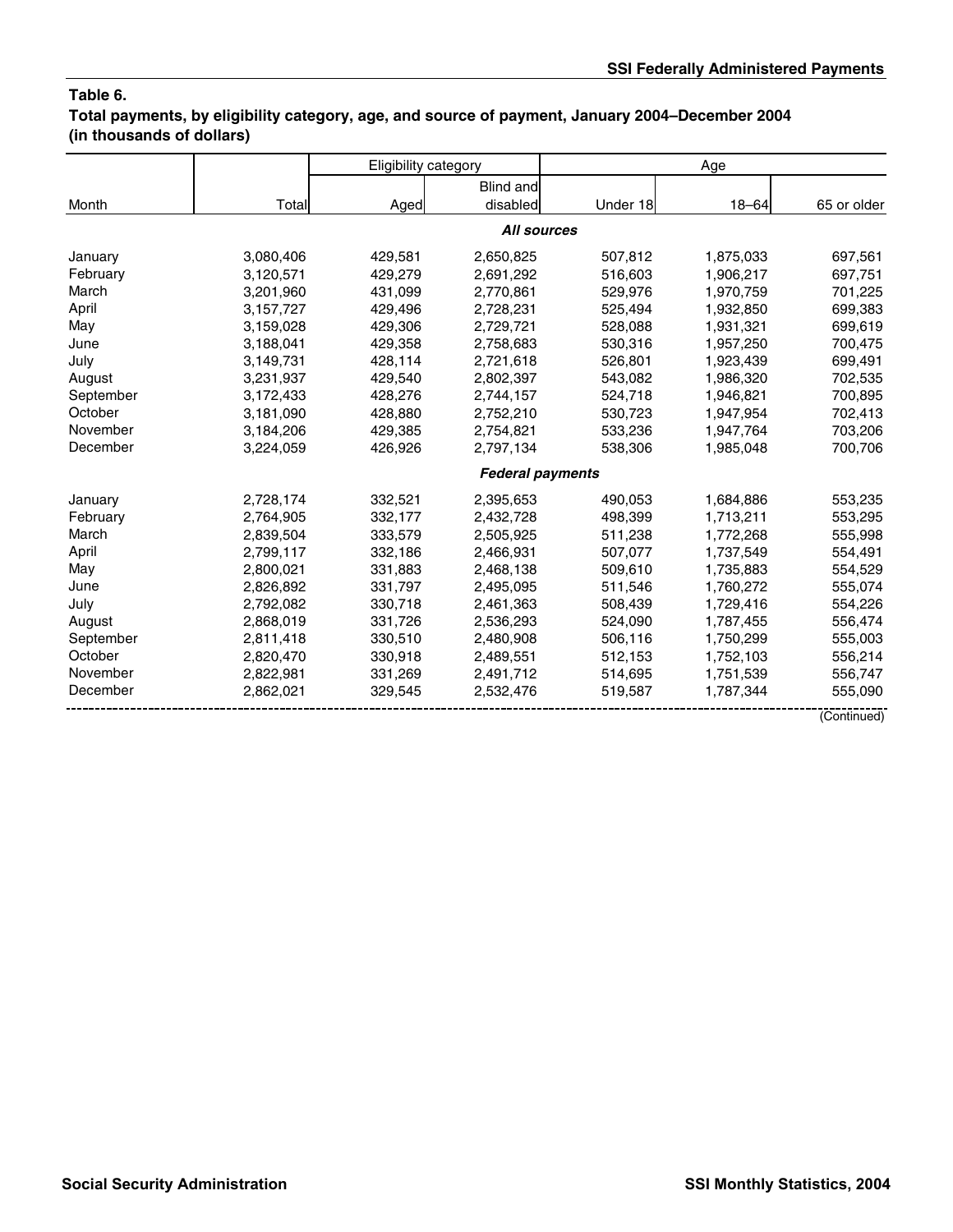# **Table 6. Continued**

|           |         | Eligibility category |                              | Age      |           |             |
|-----------|---------|----------------------|------------------------------|----------|-----------|-------------|
| Month     | Total   | Aged                 | Blind and<br>disabled        | Under 18 | $18 - 64$ | 65 or older |
|           |         |                      | <b>State supplementation</b> |          |           |             |
| January   | 352,232 | 97,059               | 255,173                      | 17,759   | 190,146   | 144,326     |
| February  | 355,666 | 97,102               | 258.564                      | 18,204   | 193,006   | 144,456     |
| March     | 362,456 | 97,520               | 264,936                      | 18,738   | 198,491   | 145,227     |
| April     | 358,609 | 97,309               | 261,300                      | 18,417   | 195,301   | 144,891     |
| May       | 359,006 | 97,423               | 261,583                      | 18,478   | 195,438   | 145,090     |
| June      | 361,149 | 97.561               | 263,588                      | 18,770   | 196,978   | 145,401     |
| July      | 357,650 | 97,395               | 260.255                      | 18,362   | 194,023   | 145,265     |
| August    | 363,918 | 97,814               | 266,104                      | 18,992   | 198,865   | 146,061     |
| September | 361,015 | 97,765               | 263,250                      | 18,602   | 196,521   | 145,892     |
| October   | 360,620 | 97,962               | 262,658                      | 18,570   | 195,852   | 146,199     |
| November  | 361,226 | 98,116               | 263,109                      | 18,542   | 196,225   | 146,459     |
| December  | 362,038 | 97,381               | 264,658                      | 18,719   | 197,703   | 145,616     |

SOURCE: Social Security Administration, Supplemental Security Record, 100 percent data.

NOTE: Data are for the end of the specified month.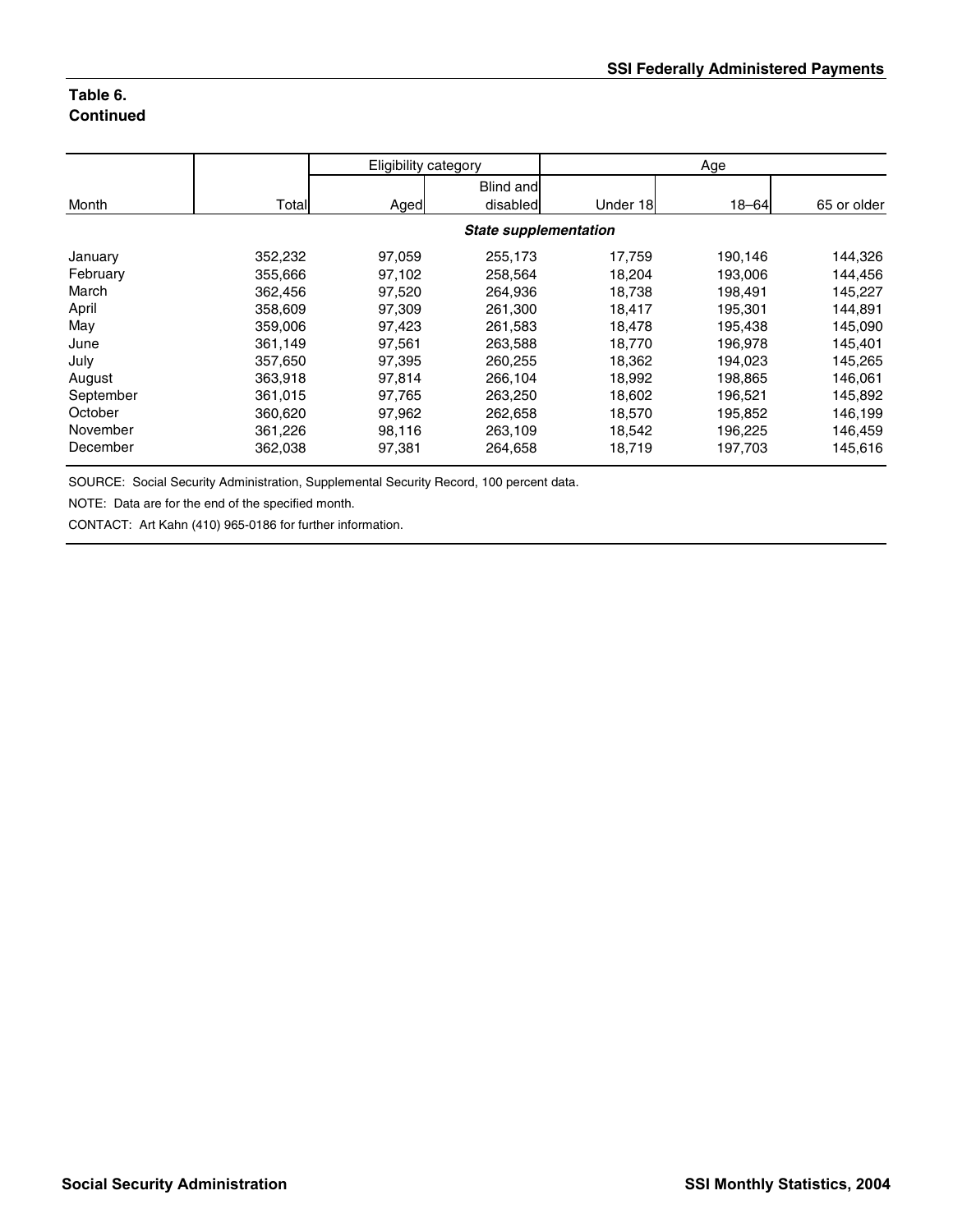# **Table 7. Average monthly payment, by eligibility category, age, and source of payment, January 2004–December 2004 (in dollars)**

|           |        | Eligibility category |                         |          | Age       |             |
|-----------|--------|----------------------|-------------------------|----------|-----------|-------------|
|           |        |                      | <b>Blind and</b>        |          |           |             |
| Month     | Total  | Aged                 | disabled                | Under 18 | $18 - 64$ | 65 or older |
|           |        |                      | <b>All sources</b>      |          |           |             |
| January   | 426.10 | 347.10               | 443.40                  | 512.20   | 444.50    | 348.80      |
| February  | 424.60 | 346.20               | 441.50                  | 505.20   | 443.20    | 348.20      |
| March     | 424.90 | 347.50               | 441.60                  | 503.30   | 443.70    | 349.30      |
| April     | 427.10 | 347.80               | 444.10                  | 513.20   | 445.00    | 349.60      |
| May       | 426.10 | 347.90               | 442.80                  | 507.40   | 444.20    | 349.70      |
| June      | 425.00 | 348.00               | 441.40                  | 501.60   | 443.60    | 349.80      |
| July      | 426.90 | 348.00               | 443.80                  | 511.50   | 444.80    | 349.80      |
| August    | 426.30 | 348.10               | 443.00                  | 507.40   | 444.20    | 350.00      |
| September | 425.20 | 348.20               | 441.50                  | 501.40   | 443.70    | 350.00      |
| October   | 427.10 | 348.30               | 443.90                  | 510.20   | 444.90    | 350.30      |
| November  | 426.50 | 348.60               | 443.00                  | 505.60   | 444.50    | 350.50      |
| December  | 428.30 | 350.50               | 444.70                  | 506.00   | 446.60    | 352.50      |
|           |        |                      | <b>Federal payments</b> |          |           |             |
| January   | 392.80 | 292.10               | 413.70                  | 495.90   | 413.50    | 297.80      |
| February  | 391.30 | 291.20               | 411.90                  | 489.00   | 412.20    | 297.20      |
| March     | 391.70 | 292.40               | 412.00                  | 487.00   | 412.70    | 298.20      |
| April     | 393.80 | 292.60               | 414.60                  | 497.10   | 414.00    | 298.50      |
| May       | 392.90 | 292.70               | 413.40                  | 491.30   | 413.40    | 298.60      |
| June      | 391.80 | 292.70               | 412.00                  | 485.50   | 412.70    | 298.60      |
| July      | 393.80 | 292.60               | 414.40                  | 495.60   | 414.00    | 298.60      |
| August    | 393.30 | 292.70               | 413.60                  | 491.40   | 413.50    | 298.70      |
| September | 392.10 | 292.70               | 412.20                  | 485.50   | 413.00    | 298.70      |
| October   | 394.10 | 292.80               | 414.60                  | 494.30   | 414.20    | 298.90      |
| November  | 393.50 | 293.00               | 413.70                  | 489.70   | 413.90    | 299.10      |
| December  | 395.40 | 295.10               | 415.40                  | 490.20   | 415.90    | 301.20      |
|           |        |                      |                         |          |           | (Continued) |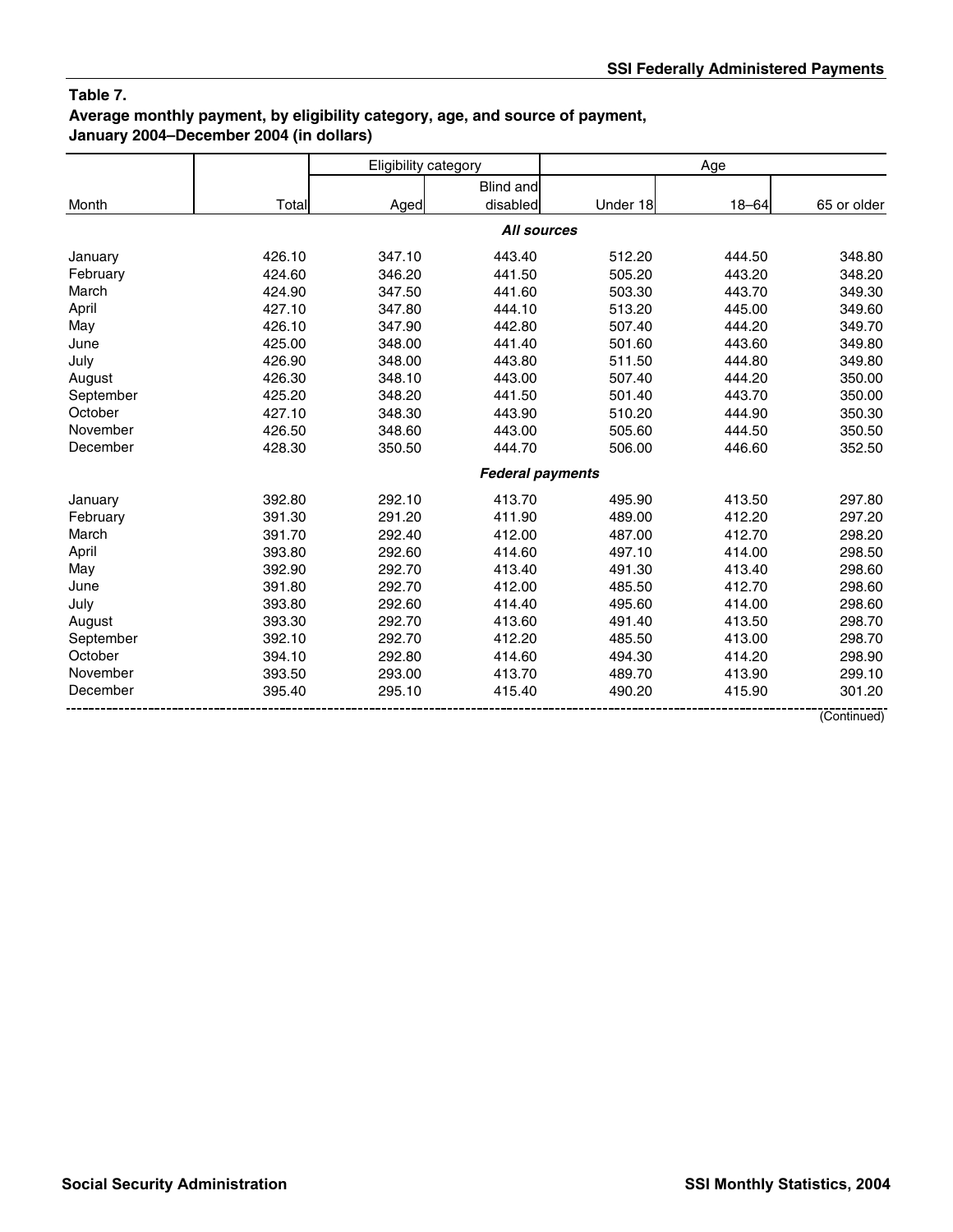# **Table 7. Continued**

|           |        | Eligibility category |                              |          | Age       |             |
|-----------|--------|----------------------|------------------------------|----------|-----------|-------------|
| Month     | Total  | Aged                 | <b>Blind and</b><br>disabled | Under 18 | $18 - 64$ | 65 or older |
|           |        |                      | <b>State supplementation</b> |          |           |             |
| January   | 138.30 | 159.70               | 131.30                       | 67.30    | 138.00    | 158.30      |
| February  | 137.90 | 159.50               | 130.90                       | 66.90    | 137.80    | 158.10      |
| March     | 138.00 | 159.80               | 131.00                       | 67.00    | 137.90    | 158.30      |
| April     | 138.20 | 160.00               | 131.20                       | 67.00    | 138.10    | 158.40      |
| May       | 138.00 | 159.90               | 131.00                       | 66.70    | 137.90    | 158.40      |
| June      | 137.90 | 160.00               | 130.80                       | 66.60    | 137.80    | 158.30      |
| July      | 138.10 | 160.00               | 131.00                       | 66.80    | 137.90    | 158.40      |
| August    | 137.80 | 160.00               | 130.70                       | 66.30    | 137.80    | 158.40      |
| September | 137.80 | 160.10               | 130.70                       | 66.30    | 137.70    | 158.40      |
| October   | 137.90 | 160.10               | 130.90                       | 66.30    | 137.90    | 158.40      |
| November  | 137.80 | 160.20               | 130.70                       | 66.20    | 137.80    | 158.40      |
| December  | 138.10 | 160.40               | 131.00                       | 66.40    | 138.00    | 158.70      |

SOURCE: Social Security Administration, Supplemental Security Record, 100 percent data.

NOTE: Data are for the end of the specified month.